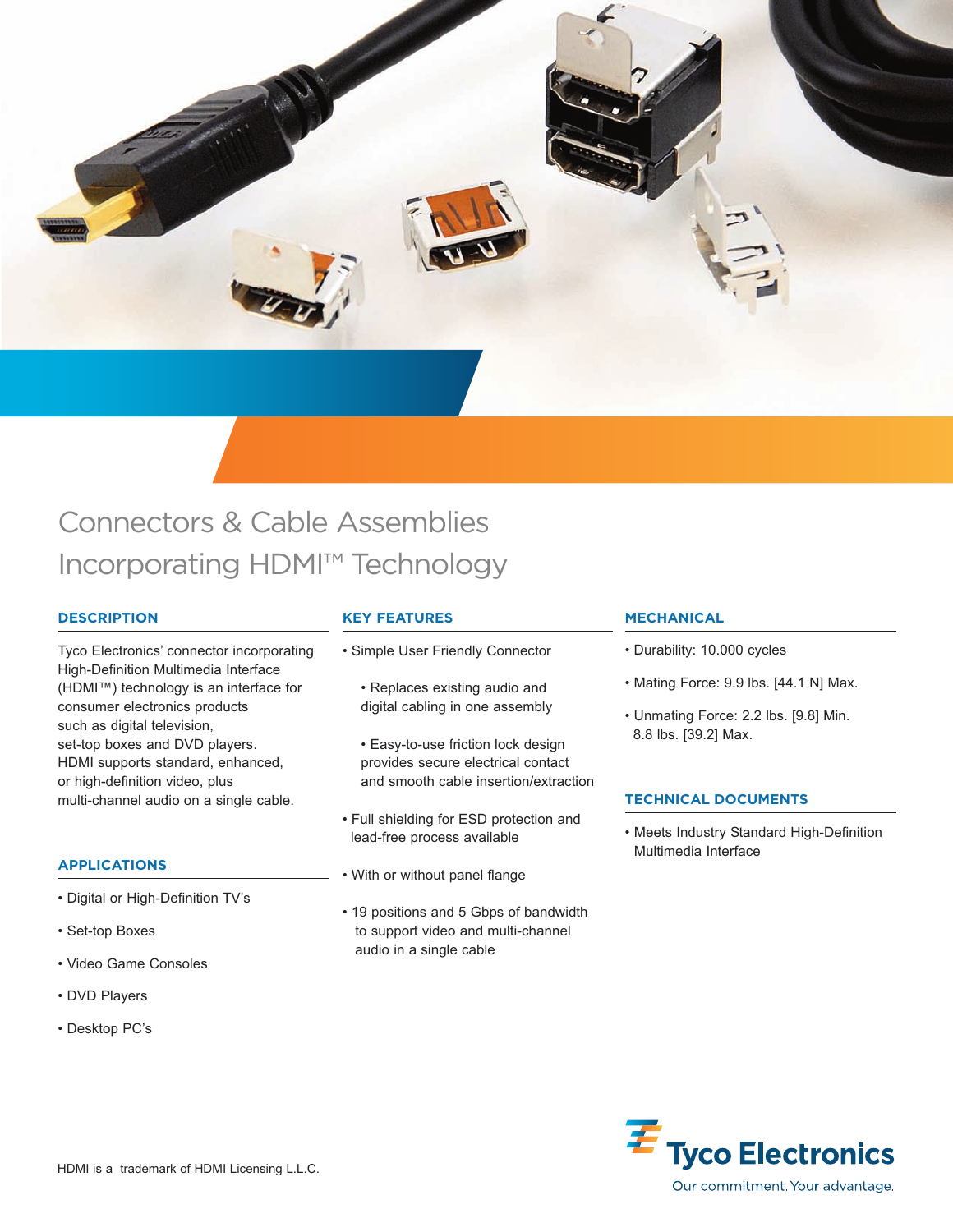## **CONNECTORS**

| <b>Part Specifications</b>      |                                 |                                  |                                  |             |                                                  |                                                       | <b>Mounting Flange</b>   |                                                                                         |                                             |                                                  |                                |
|---------------------------------|---------------------------------|----------------------------------|----------------------------------|-------------|--------------------------------------------------|-------------------------------------------------------|--------------------------|-----------------------------------------------------------------------------------------|---------------------------------------------|--------------------------------------------------|--------------------------------|
| <b>Product</b><br><b>Number</b> | <b>PCB Mount</b><br><b>Type</b> | <b>PCB</b><br><b>Orientation</b> | <b>Number Of</b><br><b>Ports</b> | Packaging   | (Dim A)<br><b>Front Hold</b><br><b>Down Leas</b> | (Dim B)<br><b>Back</b><br><b>Hold</b><br>Down<br>Legs | <b>Screw Size</b>        | (Dim C)<br>CL of<br><b>Mating</b><br><b>Face to</b><br>CL of<br><b>Mounting</b><br>Hole | (Dim D)<br>Height<br>(PCB-Top<br>of Flange) | (Dim E)<br><b>PCB</b><br><b>Profile</b><br>Depth | <b>Mating</b><br><b>Finish</b> |
| 1747981-1                       | <b>SMT</b>                      | R/A                              | $\mathbf{1}$                     | Tape & Reel | 1.8                                              | 2.2                                                   |                          |                                                                                         |                                             | 11.55                                            | $\overline{A}$                 |
| 1747981-2                       | <b>SMT</b>                      | R/A                              |                                  | Tape & Reel | 1.5                                              | 1.5                                                   | $\overline{\phantom{a}}$ |                                                                                         | $\overline{a}$                              | 11.55                                            | A                              |
| 1-1747981-1                     | <b>SMT</b>                      | R/A                              | 1                                | Tray        | 1.8                                              | 2.2                                                   | M3 x 0.5                 | 7.98                                                                                    | 14.25                                       | 11.55                                            | A                              |
| 1-1747981-2                     | <b>SMT</b>                      | R/A                              |                                  | Tray        | 1.5                                              | 1.5                                                   | M3 x 0.5                 | 7.98                                                                                    | 14.25                                       | 11.55                                            | A                              |
| 1-1747981-3                     | <b>SMT</b>                      | R/A                              | $\mathbf 1$                      | Trav        | 1.8                                              | 2.2                                                   | $4 - 40$                 | 10.08                                                                                   | 16.05                                       | 11.55                                            | $\overline{A}$                 |
| 1-1747981-4                     | <b>SMT</b>                      | R/A                              |                                  | Tray        | 1.8                                              | 2.2                                                   | M3 x 0.5                 | 10.08                                                                                   | 16.05                                       | 11.55                                            | A                              |
| 1-1747981-5                     | <b>SMT</b>                      | R/A                              |                                  | Tape & Reel | 1.5                                              | 1.5                                                   | M3 x 0.5                 | 7.98                                                                                    | 14.25                                       | 11.55                                            | A                              |
| 2-1747981-3                     | <b>SMT</b>                      | R/A                              |                                  | Tape & Reel | 1.8                                              | 2.2                                                   | M3 x 0.5                 | 10.08                                                                                   | 16.05                                       | 11.55                                            | C                              |
| 8-1747981-1                     | <b>SMT</b>                      | R/A                              | $\overline{1}$                   | Trav        | 1.8                                              | 2.2                                                   | M3 x 0.5                 | 7.98                                                                                    | 14.25                                       | 11.55                                            | $\overline{A}$                 |
| 1746679-1                       | T/H                             | R/A                              |                                  | Tray        | 1.8                                              | 2.2                                                   | M3 x 0.5                 | 9.00                                                                                    | 15.27                                       | 12.9                                             | B                              |
| 1903015-1                       | <b>SMT</b>                      | R/A                              |                                  | Tape & Reel | 1.9                                              | 1.9                                                   | $\overline{\phantom{a}}$ |                                                                                         | $\overline{\phantom{a}}$                    | 9.85                                             | $\mathsf C$                    |
| 1903015-2                       | <b>SMT</b>                      | R/A                              |                                  | Tray        | 1.9                                              | 1.9                                                   | Ø2.65                    | 9.00                                                                                    | 15.40                                       | 9.85                                             | C                              |
| 1903015-3                       | <b>SMT</b>                      | R/A                              |                                  | Tape & Reel | 1.9                                              | 1.9                                                   | M3 x 0.5                 | 9.00                                                                                    | 15.40                                       | 9.85                                             | $\mathsf C$                    |
| 1903015-4                       | <b>SMT</b>                      | R/A                              |                                  | Tray        | 1.9                                              | 1.9                                                   | M3 x 0.5                 | 9.00                                                                                    | 15.40                                       | 9.85                                             | C                              |
| 5-1903015-1                     | <b>SMT</b>                      | R/A                              |                                  | Tape & Reel | 1.9                                              | 1.9                                                   | $\overline{\phantom{a}}$ |                                                                                         |                                             | 9.85                                             | B                              |
| 5-1903015-2                     | <b>SMT</b>                      | R/A                              | 1                                | Tray        | 1.9                                              | 1.9                                                   | Ø2.65                    | 9.00                                                                                    | 15.40                                       | 9.85                                             | B                              |
| 5-1903015-4                     | <b>SMT</b>                      | R/A                              | $\mathbf{1}$                     | Tray        | 1.9                                              | 1.9                                                   | M3 x 0.5                 | 9.00                                                                                    | 15.40                                       | 9.85                                             | B                              |
| 1888811-1                       | T/H                             | R/A                              | $\overline{2}$                   | Tray        | 2.1                                              | 2.1                                                   | M3 x 0.5                 | 10.08                                                                                   | 28.00                                       | 20.55                                            | D                              |
| 1888540-1                       | T/H                             | R/A                              | $1*$                             | Tray        | 1.8                                              | 2.2                                                   | M3 x 0.5                 | 10.08                                                                                   | 27.05                                       | 20.55                                            | D                              |
| 2007435-1                       | T/H                             | Flag                             |                                  | Tray        | 3.7                                              | 3.7                                                   | $\overline{\phantom{a}}$ |                                                                                         |                                             | 23.10                                            | D                              |

CL= Center Line

All dimensions in mm unless otherwise stated

Mating Finish - Gold or Gold Flash over Palladium Nickel

Mating Finish - **A** = Gold Flash over Palladium Nickel - **B** = 12µ Gold - **C** = 30µ Gold - **D** = Either A or B

\*HMDI over E-SATA



**Note:** Part Numbers are RoHS Compliant.

2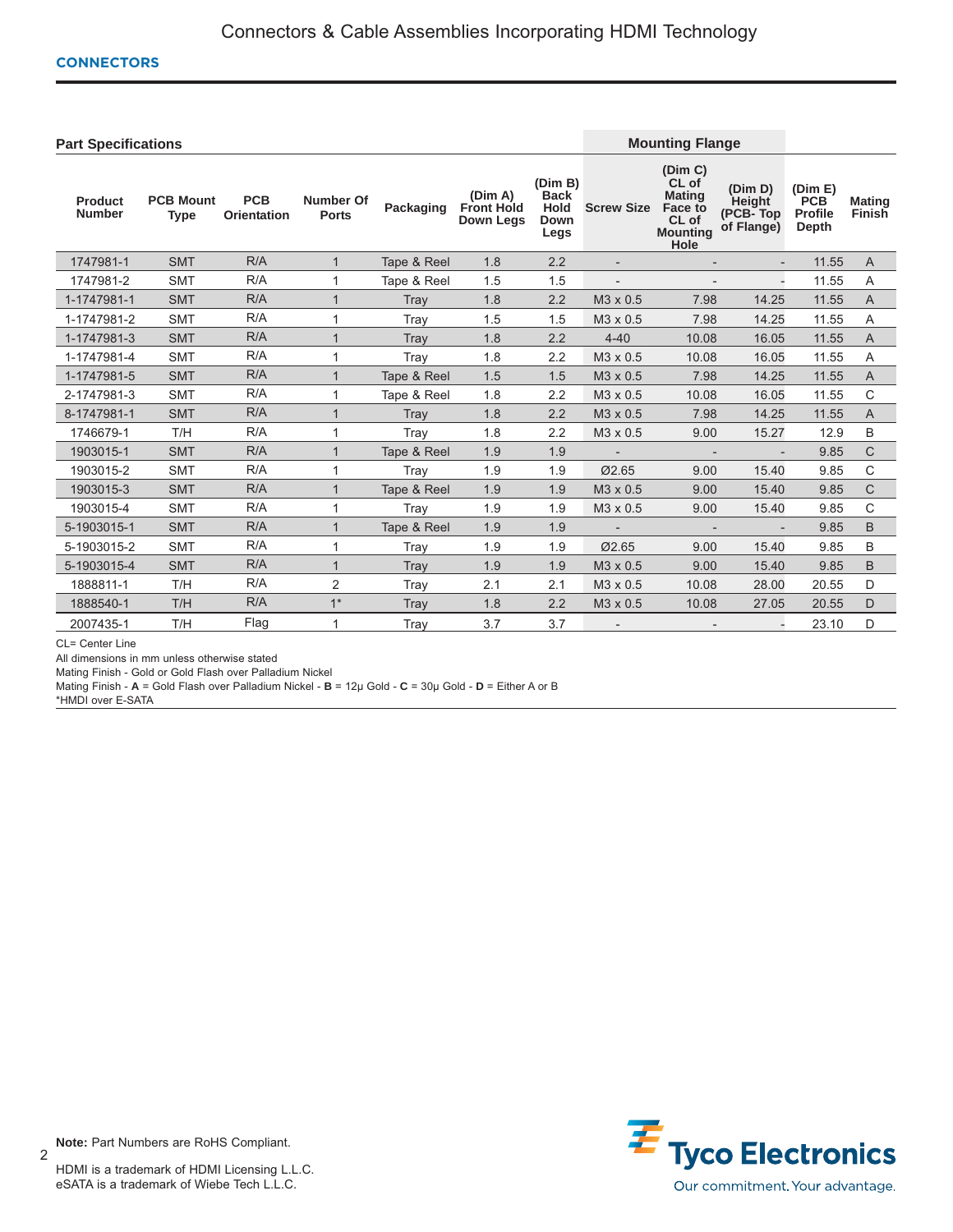# Connectors & Cable Assemblies Incorporating HDMI Technology **PCB HEADER CONNECTORS - Product Dimensions & Part Numbers**

Right Angle Surface Mount Header, No Flange (Long Body)

**Part Numbers:** 1747981-1 1747981-2

**Product Specification:** 108-78180-1

**Qualification Test Report:** 501-5640









Right Angle Surface Mount Header with Flange (Long Body)

# **Part Numbers:**

1-1747981-1 1-1747981-2 1-1747981-3 1-1747981-4 1-1747981-5 2-1747981-3 8-1747981-1

**Product Specification:**

108-78180-1

**Qualification Test Report:** 501-5640

501-5640-1







**Note:** Part Numbers are RoHS Compliant. HDMI is a trademark of HDMI Licensing L.L.C.



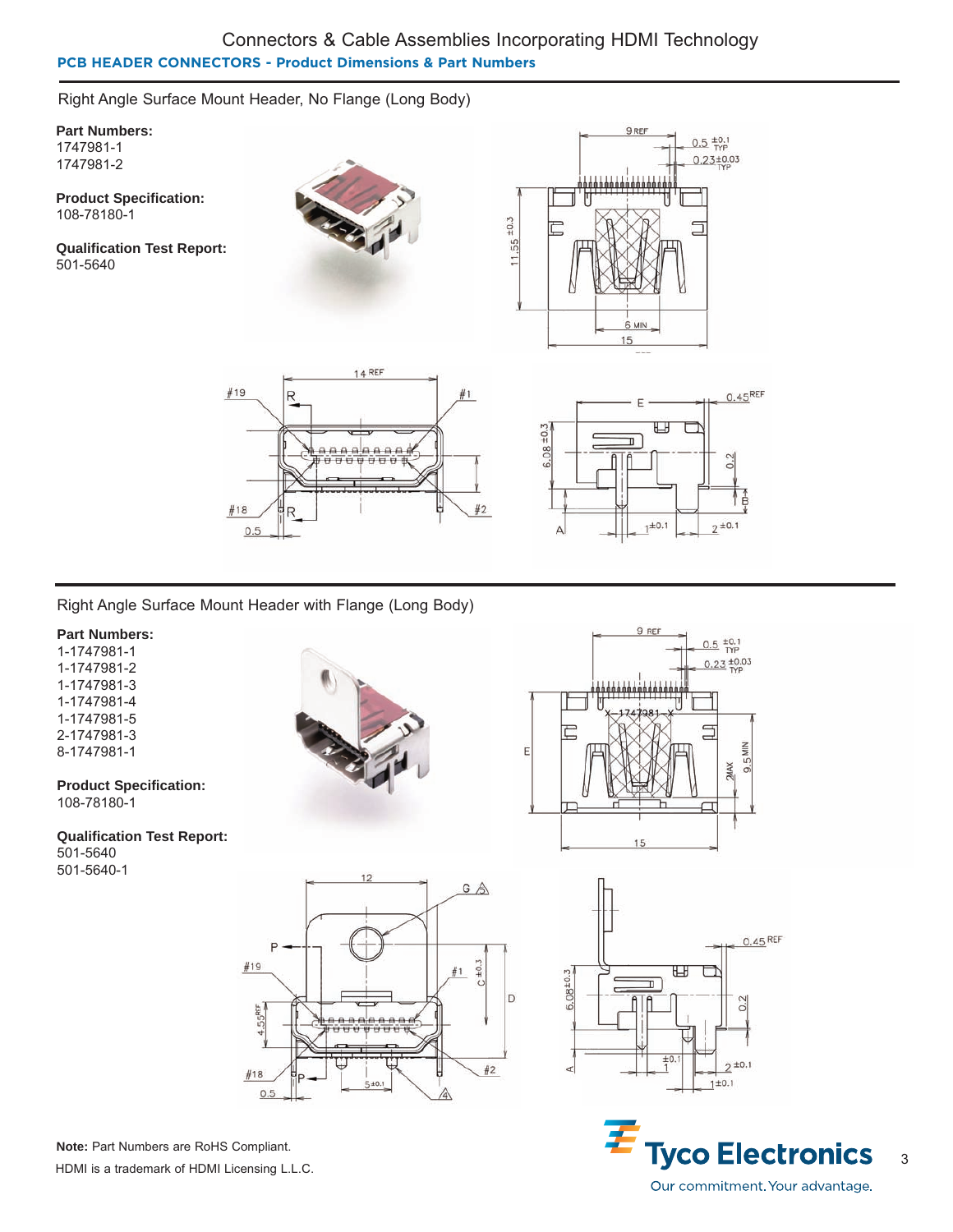# Connectors & Cable Assemblies Incorporating HDMI Technology **PCB HEADER CONNECTORS - Product Dimensions & Part Numbers**

Right Angle Surface Mount Header, No Flange (Short Body)

**Part Numbers:** 1903015-1 5-1903015-1

**Product Specification:** 108-78180-2

**Qualification Test Report:** 501-5640-2









Right Angle Surface Mount Header with Flange (Short Body)

# **Part Numbers:**

1903015-2 1903015-3 1903015-4 5-1903015-2 5-1903015-4

#### **Product Specification:** 108-78180-2

# **Qualification Test Report:**

501-5640 501-5640-2 501-5841-2











4 **Note:** Part Numbers are RoHS Compliant.

HDMI is a trademark of HDMI Licensing L.L.C.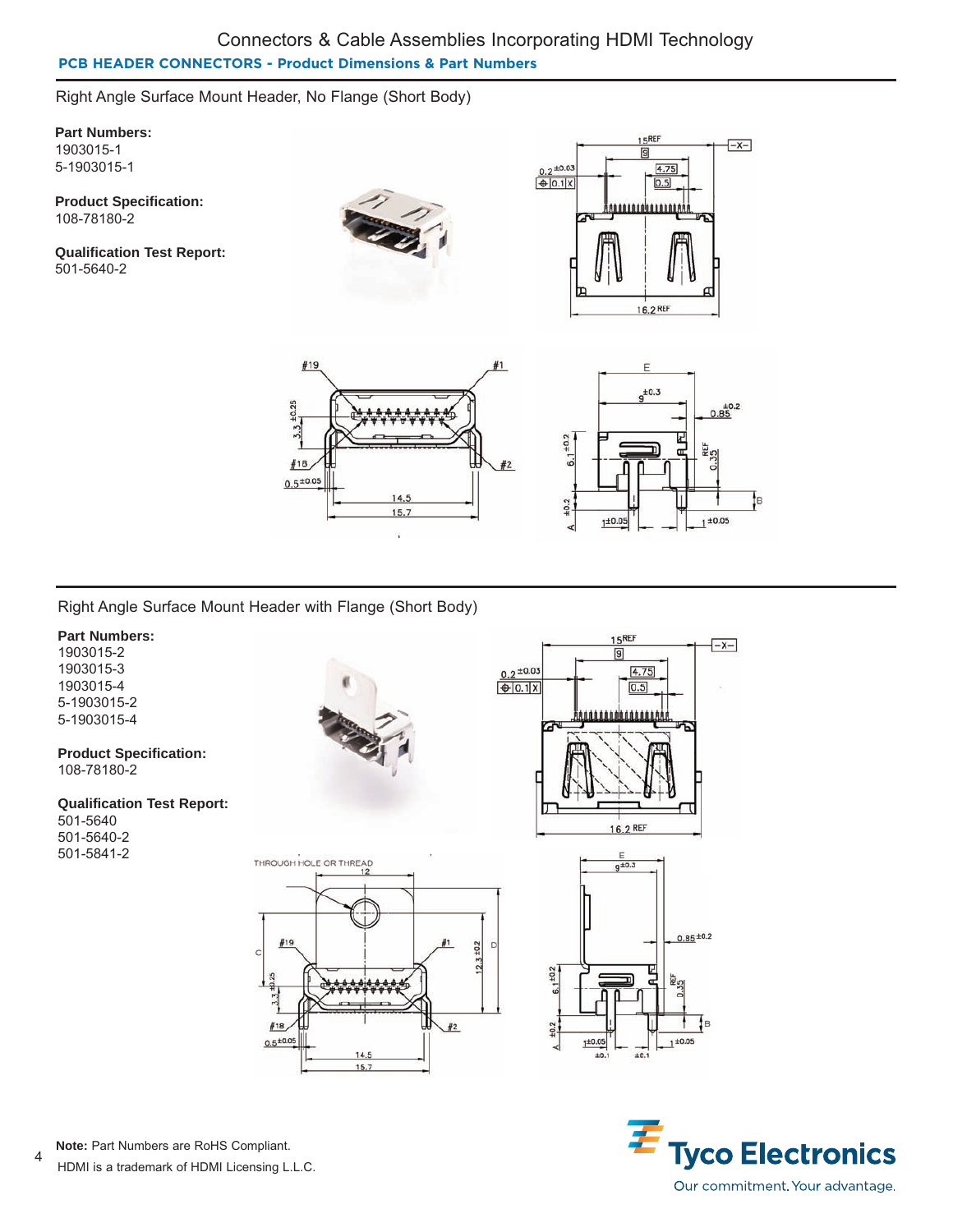# Connectors & Cable Assemblies Incorporating HDMI Technology

Π

सम

 $-6.5$ 

11.

# **PCB HEADER CONNECTORS - Product Dimensions & Part Numbers**

Right Angle Through Hole Header with Flange

**Part Numbers:** 1746679-1

**Product Specification:** 108-78180

**Qualification Test Report:** 501-5640



# Flag Through Hole Header

**Part Numbers:** 2007435-1









 $\frac{2}{2}$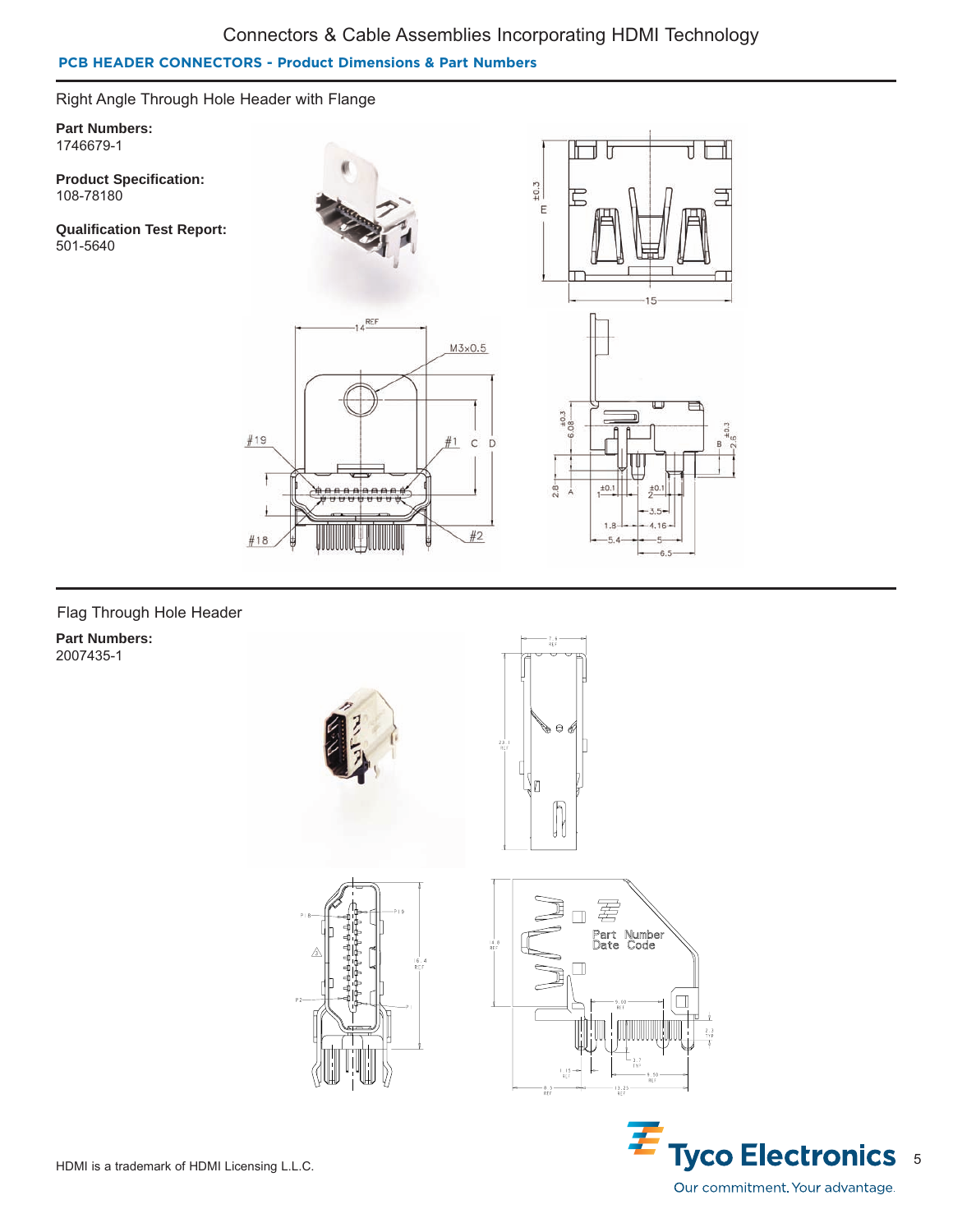# Connectors & Cable Assemblies Incorporating HDMI Technology **PCB HEADER CONNECTORS - Product Dimensions & Part Numbers**

Stacked Right Angle Through Hole Header

**Part Number:** 1888540-1

**Qualification Test Report:** 501-662



Stacked Right Angle Through Hole Incorporating HDMI Technology over eSATA Technology

**Part Number:** 1888811-1



**Note:** Part Numbers are RoHS Compliant.

6

HDMI is a trademark of HDMI Licensing L.L.C. eSATA is a trademark of Wiebe Tech L.L.C.

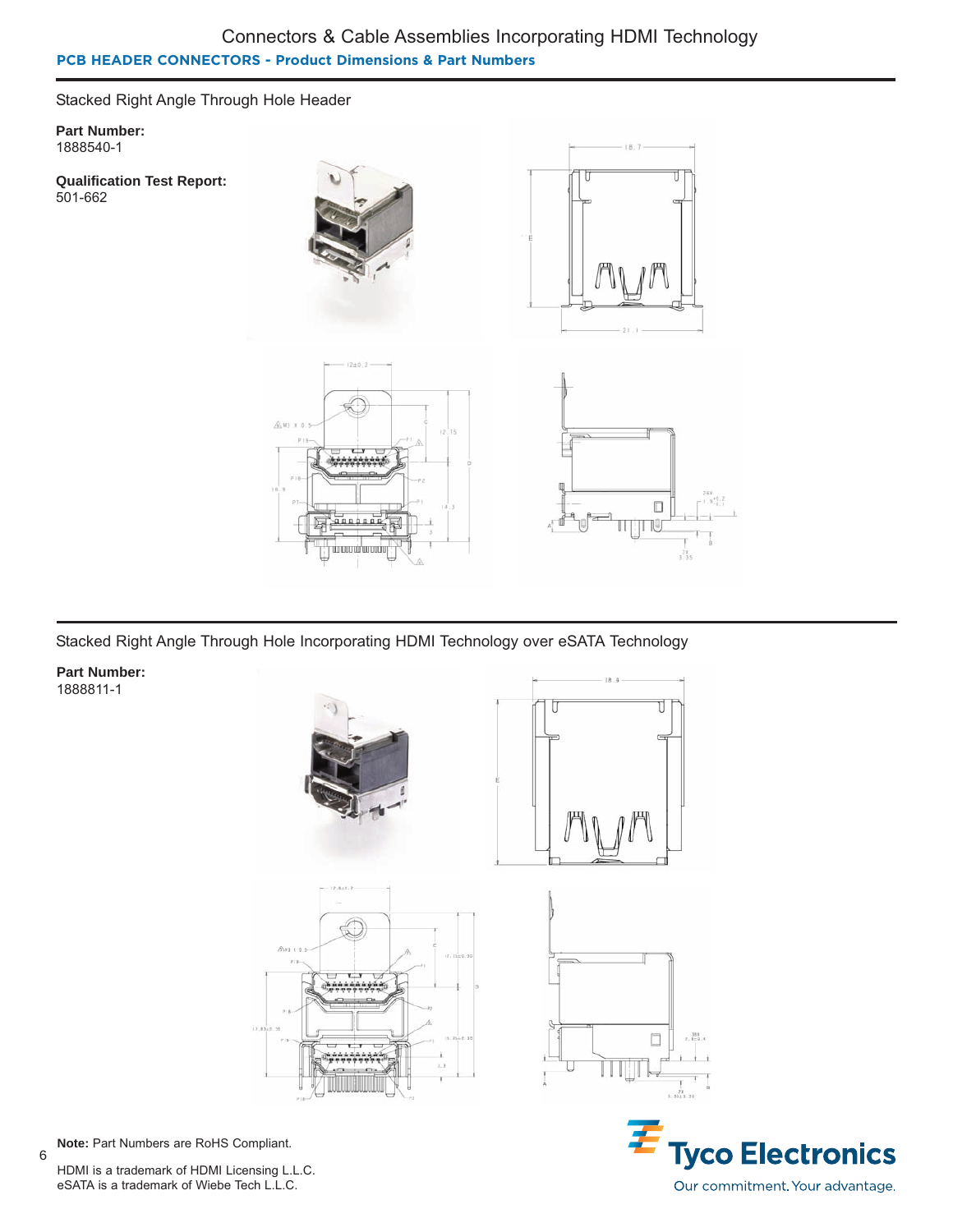• Dielectric Withstanding Voltage -

Unmated: 100 mΩ maximum Mated: 10 mΩ minimum

Unmated: 500 VAC Mated: 300 VAC

• Insulation Resistance -

# **ELECTRICAL**

- Voltage Rating: 40 VAC maximum
- Contact Current Rating: 0.5 A minimum
- Dry Circuit Resistance Contacts: 30 mΩ maximum initial Shell: 50mΩ maximum initial

### **ENVIRONMENTAL**

Temperature Range: -55°C to + 105

### **CABLE ASSEMBLY PART NUMBERS**

# **Cable Assemblies Incorporating HDMI Technology to Cable Assemblies Incorporating HDMI Technology**